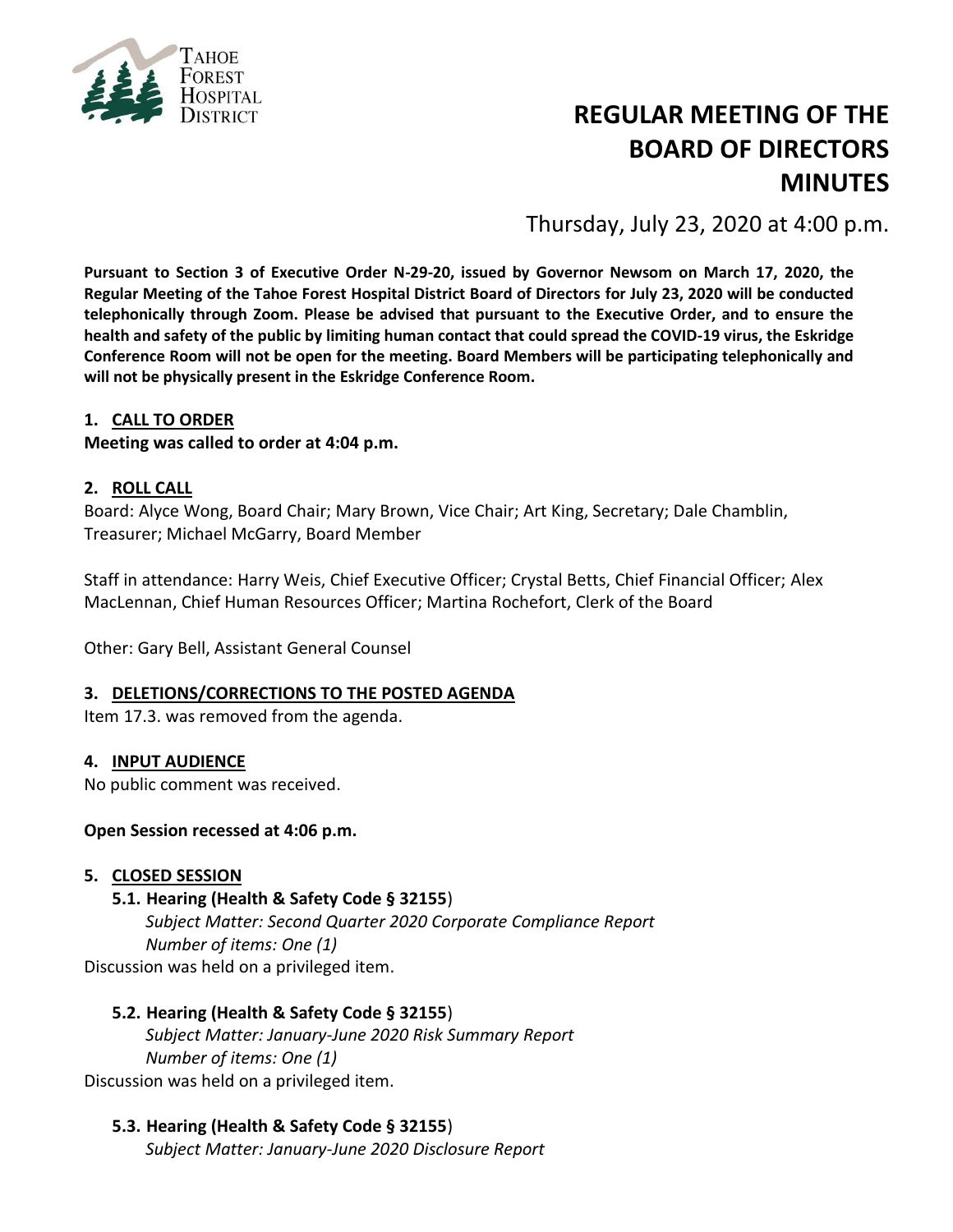*Number of items: One (1)* Discussion was held on a privileged item.

# **5.4. Report Involving Trade Secrets (Health & Safety Code § 32106**)

*Discussion will concern: Proposed new or additional services and facilities Estimated Date of Disclosure: December 2020* Discussion was held on a privileged item.

# **5.5. Approval of Closed Session Minutes**

06/25/2020 Discussion was held on a privileged item.

# **5.6. TIMED ITEM – 5:30PM - Hearing (Health & Safety Code § 32155**)

*Subject Matter: Medical Staff Credentials* Discussion was held on a privileged item.

#### **6. DINNER BREAK**

#### **7. OPEN SESSION – CALL TO ORDER**

**Open Session reconvened at 6:00 p.m.**

#### **8. REPORT OF ACTIONS TAKEN IN CLOSED SESSION**

Counsel stated there was no reportable action taken on items 5.1 through 5.4. Item 5.5. Closed Session Minutes was approved on a 4-0 vote. Due to connectivity issues, Director Brown was not present and did not cast a vote. Item 5.6. Medical Staff Credentials was approved on a 5-0 vote.

#### **9. DELETIONS/CORRECTIONS TO THE POSTED AGENDA**

Item 17.3. was removed from the agenda.

#### **10. INPUT – AUDIENCE**

No public comment was received.

#### **11. INPUT FROM EMPLOYEE ASSOCIATIONS**

No public comment was received.

#### **12. SAFETY FIRST**

Ted Owens, Executive Director of Governance, provided Safety First on election rules in the workplace.

#### **13. ACKNOWLEDGMENTS**

**13.1.** Susie Good was named July 2020 Employee of the Month.

**13.2.** TFHD was recognized for being the first hospital to complete all five domains of the BETA HEART Program.

#### **14. MEDICAL STAFF EXECUTIVE COMMITTEE**

**14.1.** Medical Executive Committee (MEC) Meeting Consent Agenda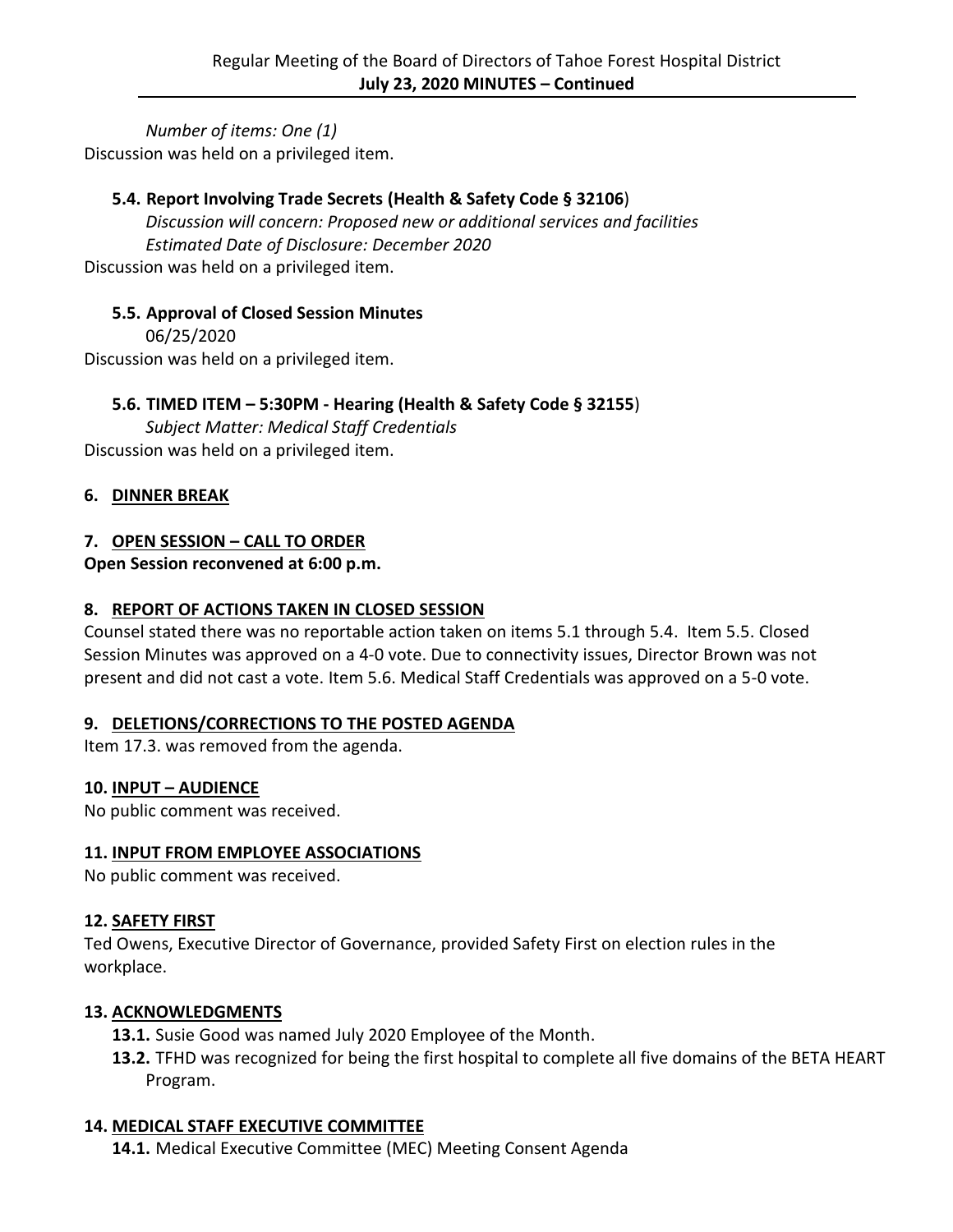*MEC recommends the following for approval by the Board of Directors: Privilege Form with content changes*

- *NP-PA Privilege Form*
- **ACTION: Motion made by Director Chamblin, to approve the Medical Executive Committee Consent Agenda as presented, seconded by Director McGarry. Roll call vote taken. McGarry – AYE Chamblin – AYE King – AYE Brown – AYE Wong – AYE**

#### **15. CONSENT CALENDAR**

# **15.1. Approval of Minutes of Meetings**

**15.1.1.** 06/25/2020

# **15.2. Financial Reports**

**15.2.1.** Financial Report – June 2020

# **15.3. Informational Staff Reports**

- **15.3.1.** President & CEO Board Report
- **15.3.2.** Chief Operating Officer Board Report
- **15.3.3.** Chief Nursing Officer Board Report
- **15.3.4.** Chief Information & Innovation Officer Board Report
- **15.3.5.** Chief Medical Officer Board Report
- **15.3.6.** Chief Human Resources Officer Board Report

# **15.4. Policy Review**

- **15.4.1.** Inspection and Copying of Public Records, ABD-14
- **15.4.2.** Ticket and Pass Distribution Policy, ABD-27

No public comment was received.

# **ACTION: Motion made by Director King, to approve the Consent Calendar as presented, seconded by Director Brown. Roll call vote taken.**

**McGarry – AYE Chamblin – AYE King – AYE Brown – AYE Wong – AYE**

# **16. ITEMS FOR BOARD DISCUSSION**

# **16.1. Behavioral Health Program Update**

Eileen Knudson, Director of Behavioral Health, and Katina Varzos, Behavioral Health Nurse Practitioner, provided an update on the District's Behavioral Health program. Discussion was held.

# **16.2. COVID-19 Update**

Harry Weis, President & CEO, provided an update on hospital and clinic operations related to COVID-19.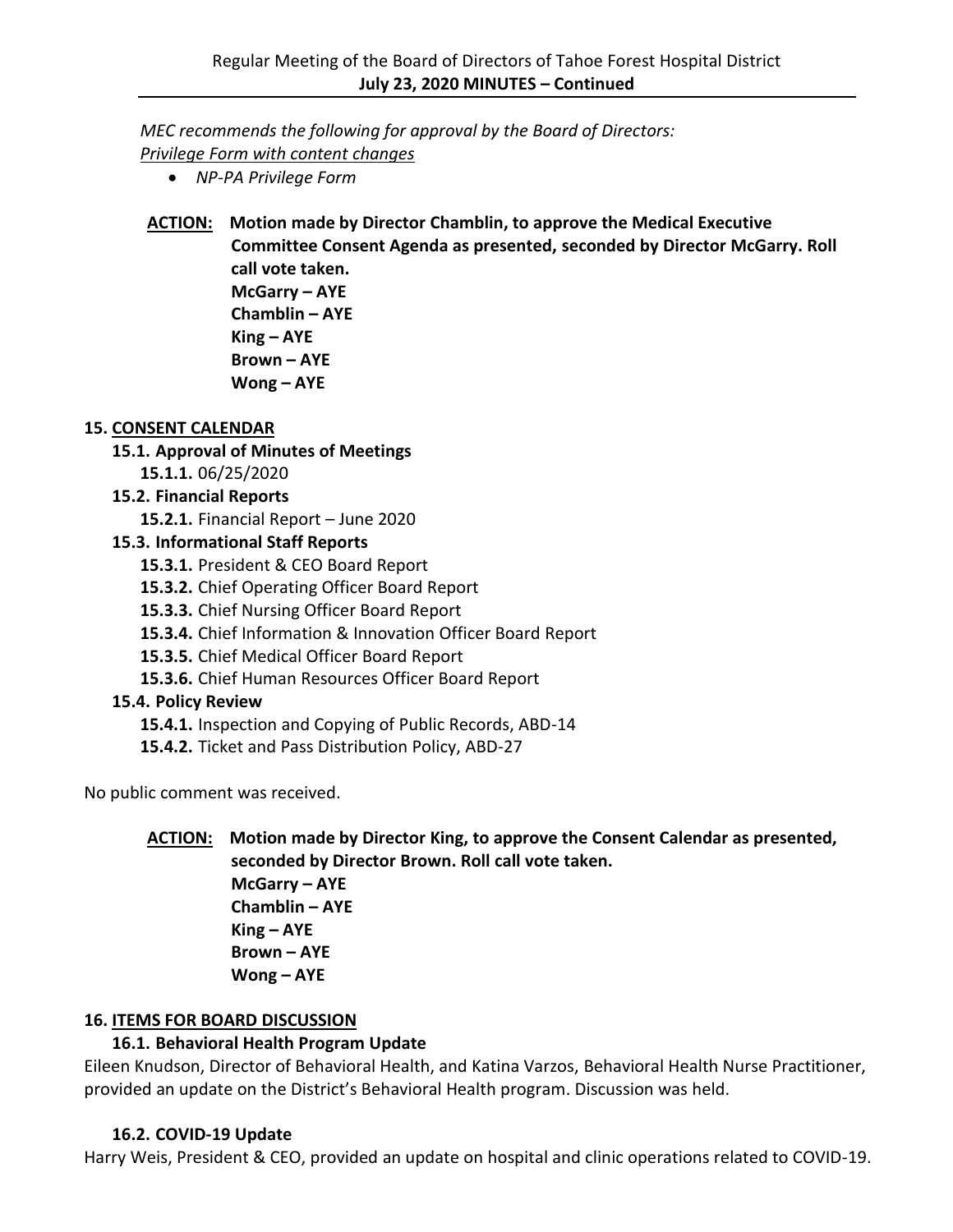#### **17. ITEMS FOR BOARD ACTION**

#### **17.1. Corporate Compliance Report**

Corporate Compliance Officer, Jim Hook of The Fox Group, presented the Second Quarter 2020 Corporate Compliance Report. Discussion was held.

No public comment was received.

**ACTION: Motion made by Director King, to approve the Second Quarter 2020 Corporate Compliance Report as presented, seconded by Director Chamblin. Roll call vote taken. McGarry – AYE Chamblin – AYE King – AYE Brown – AYE Wong – AYE**

# **17.2. First Reading of Proposed Revisions to TFHD Board of Directors Bylaws**

The Board of Directors reviewed proposed revisions to the TFHD Board of Directors Bylaws. Discussion was held.

No public comment was received.

**ACTION: Motion made by Director Brown, to approve the Board of Directors Bylaws as presented, seconded by Director McGarry. Roll call vote taken. McGarry – AYE Chamblin – AYE King – AYE Brown – AYE Wong – AYE**

#### **17.3. Resolution 2020-06**

Item was removed from the agenda. No discussion was held.

# **18. DISCUSSION OF CONSENT CALENDAR ITEMS PULLED, IF NECESSARY**

Not applicable.

#### **19. BOARD COMMITTEE REPORTS**

Director King gave an update from a recent Board Governance Committee meeting.

Director McGarry gave an update from a recent Tahoe Forest Hospital System Foundation meeting.

#### **20. BOARD MEMBERS REPORTS/CLOSING REMARKS**

-Director Brown noted she needed a new training link.

#### **21. CLOSED SESSION CONTINUED, IF NECESSARY**

Not applicable.